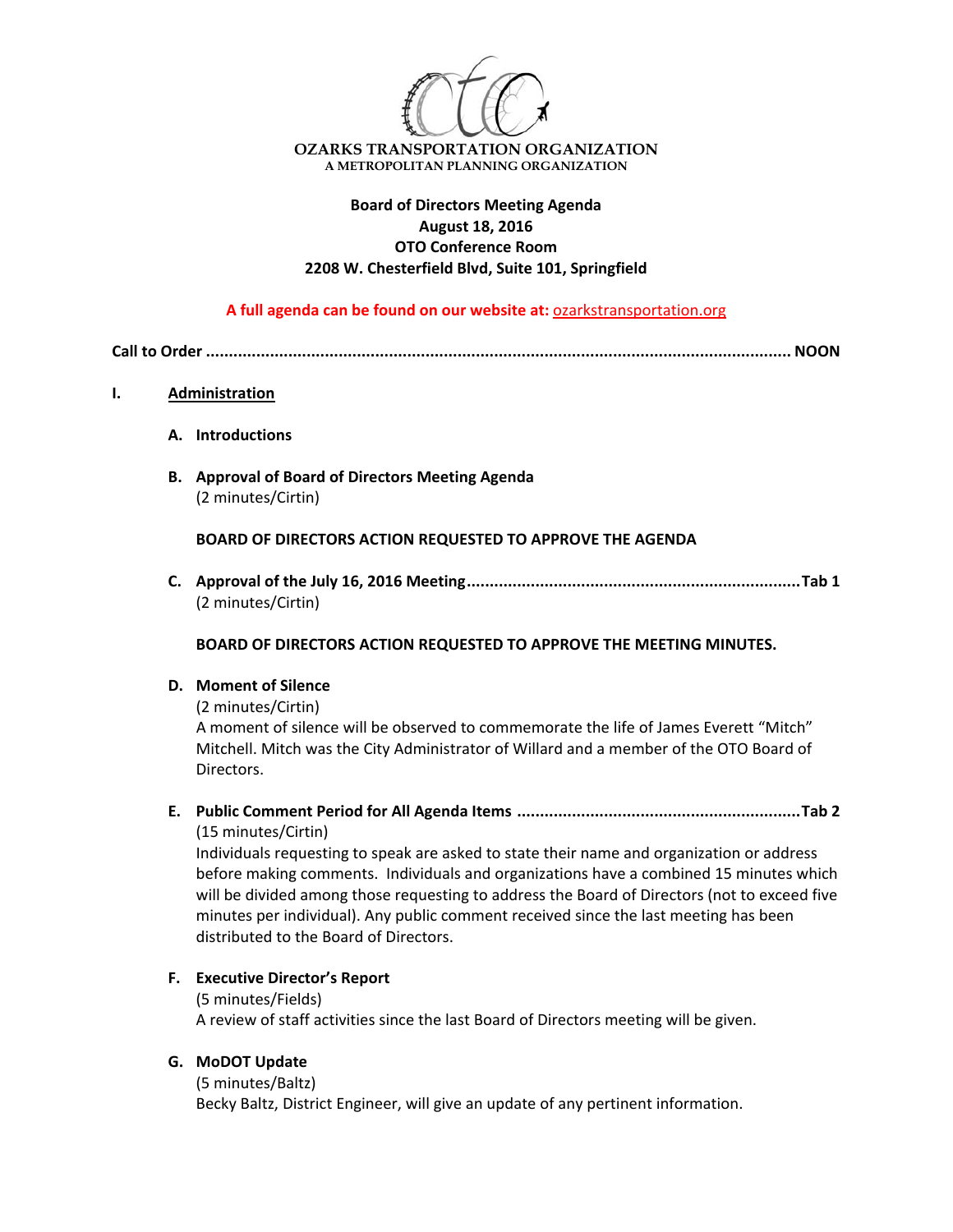### **H. Legislative Reports**

(5 minutes/Cirtin)

Representatives from the OTO area congressional delegation will have an opportunity to give updates on current items of interest.

### **II. New Business**

**A. Transportation Plan 2040 Final Draft ...........................................................................Tab 3** (15 minutes/Longpine) The completed final draft of the Long Range Plan will be highlighted. The draft is available in electronic format for member review at www.giveusyourinput.org

## **BOARD OF DIRECTORS ACTION REQUESTED TO APPROVE TRANSPORTATION PLAN 2040**

**B. Draft FY 2017‐2020 Transportation Improvement Program .........................................Tab 4** (15 minutes/Longpine) The Draft FY 2017‐2020 Transportation Improvement Program (TIP) is available in electronic format for member review at www.giveusyourinput.org

# **BOARD OF DIRECTORS ACTION REQUESTED TO APPROVE THE FY 2017‐2020 TIP.**

- **C. Planning Process and Financial Capacity Certification ..................................................Tab 5** (5 minutes/Longpine) MPOs must certify annually with FHWA and FTA compliance with federal, state and civil rights regulations and that recipients of federal transit funding have the financial capacity to complete awarded projects. **BOARD OF DIRECTORS ACTION REQUESTED TO APPROVE THE PLANNING PROCESS AND FINANCIAL CAPACITY CERTIFICATION**
- **D. Reasonable Progress Extension....................................................................................Tab 6** (5 minutes/Longpine) The City of Republic and the City of Springfield are requesting an extension to the Reasonable Progress Policy for Transportation Alternative Funding.

## **BOARD OF DIRECTORS ACTION REQUESTED TO APPROVE THE REASONABLE PROGRESS EXTENSIONS**

**E. Discussion of Intersection Cost Share Projects.............................................................Tab 7** (5 minutes/Fields) OTO staff will provide an update of the OTO area intersection cost share program.

# **NO ACTION REQUESTED**

**F. Missouri Moves Cost Share Applications .....................................................................Tab 8** (5 minutes/Fields) Staff will highlight the submitted applications from the OTO area.

# **NO ACTION REQUESTED**